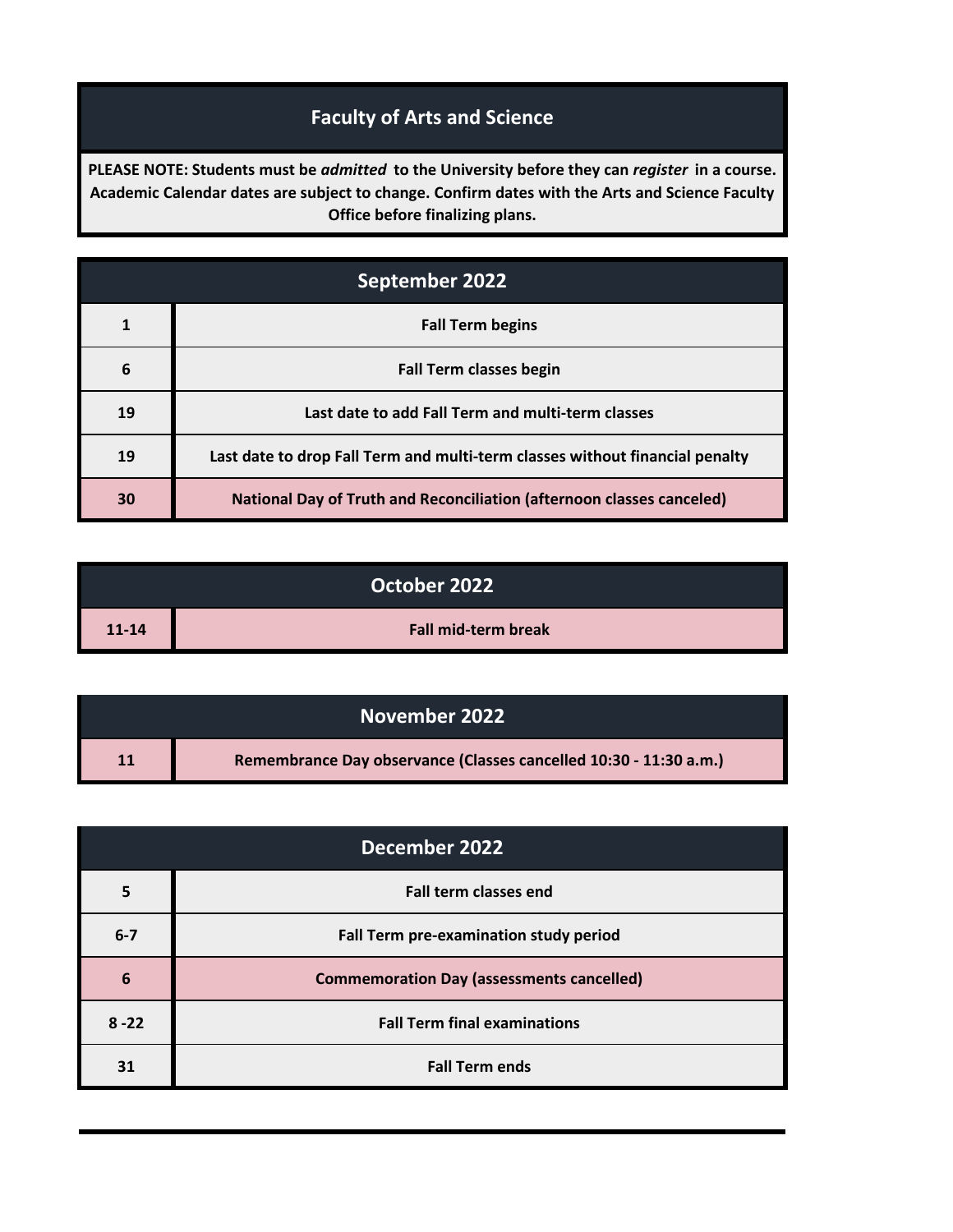| January 2023 |                                                                 |
|--------------|-----------------------------------------------------------------|
|              | <b>Winter Term begins</b>                                       |
| q            | <b>Winter Term classes begin</b>                                |
| 20           | Last date to add Winter Term classes                            |
| 20           | Last date to drop Winter Term classes without financial penalty |

| <b>February 2023</b> |                                               |
|----------------------|-----------------------------------------------|
| 20                   | <b>Family Day (classes will not be held)</b>  |
| $20 - 24$            | Mid-term Reading Week (all classes cancelled) |

## **March 2023**

| <b>April 2023</b> |                                                          |
|-------------------|----------------------------------------------------------|
| 10                | <b>Winter Term classes end</b>                           |
| $11 - 13$         | Winter Term pre-examination study period                 |
| 14-28             | Final examinations in Winter Term and multi-term classes |
| 30                | <b>Winter Term ends</b>                                  |

| <b>May 2023</b> |                                                                                            |
|-----------------|--------------------------------------------------------------------------------------------|
|                 | <b>Summer Term begins</b>                                                                  |
|                 | <b>Summer Term classes begin</b>                                                           |
| 5               | Last date to add Summer Term classes (May-June/6W1 and May-July 12W sessions)              |
| 5               | Last date to drop Summer Term classes (May-June/6W1) without financial penalty             |
| 12              | Last date to drop Summer Term classes (May-July/12W sessions) without financial<br>penalty |